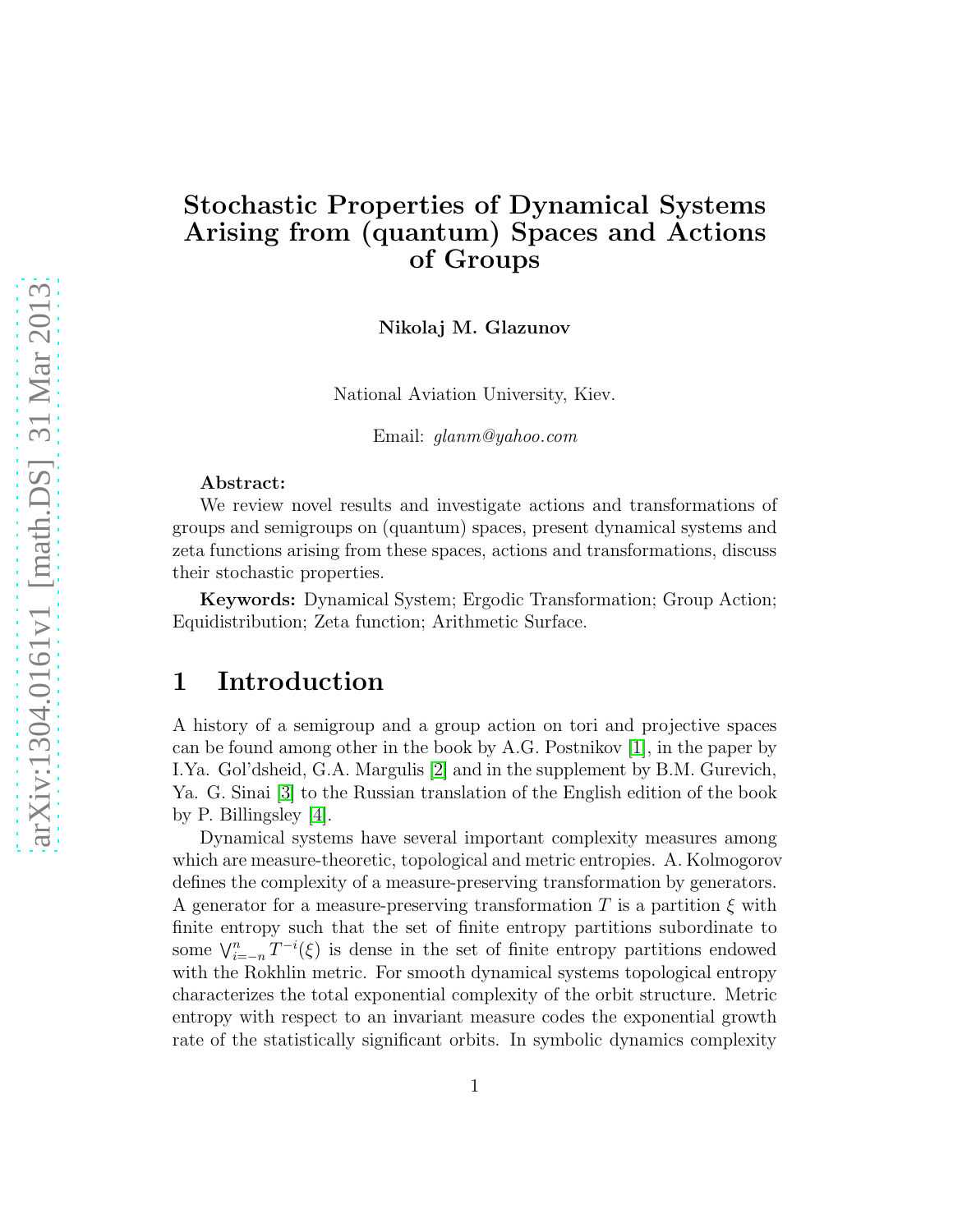of a dynamical system is measured with respect to a coding of its orbits. Dynamical systems can be generated among other by iteration of maps,  $\beta$ transformations, Hasse-Kloosterman maps, partitions, group actions. Here we review novel results and investigate actions and transformations of groups and semigroups on (quantum) spaces, present dynamical systems and zeta functions arising from these spaces, actions and transformations, discuss their stochastic properties.

## 2 Dynamical systems from spaces

It is well known that one-dimensional projective space  $\mathbf{P}^1(\mathbf{Q})$  parametrize the set of dynamical systems in such a way that for any rational point  $Q \in \mathbf{P}^1(\mathbf{Q}), Q = \left(\frac{a}{b}, 1\right), a, b \in \mathbf{Z}, (a, b) = 1$  we naturally assiciate dynamical system  $(T, T_Q)$ . Here  $T = R/Z, T^Z = (..., x_{-1}, x_0, x_1, ...)$ ,  $x_i \in T, X =$  ${x = (x_k) : bx_{k+1} = ax_k \text{ for all } k \in \mathbf{Z}$ ,  $T_Q : X \to X$ . More generally, for any primitive polynomial  $g(x) \in \mathbf{Z}[x]$  of degree  $d \geq 1$  it is possible to construct its Frobenius and companion matrices and define a homeomorphism  $T_F$  of a compact d–dimensional subgroup of  $\mathbf{T}^d$ . These considerations can be extended to elliptic curves [\[5\]](#page-7-2) and to abelian varieties. For elliptic curves authors of the paper [\[5\]](#page-7-2) implement these by the following way. Let  $q \in \mathbf{Q}_p$  and  $\log^+ x$  denotes  $\max{\{\log x, 0\}}$ . For a generic element x of  $\mathbb{Z}_p$  authors define q-transformation  $T_q(x)$  (a p-adic analogue of the  $\beta$ transformation). Then the topological entropy of the p-adic  $\beta$ -transformation is given by  $h(T_q) = \log^+ |q|_p$  ([\[5\]](#page-7-2), Theorem 4.1). If  $|q|_p \ge 1$  then the map  $T_q$  is ergodic with respect to Haar measure for  $|q|_p > 1$  and is not ergodic for $|q|_p = 1$  ([\[5\]](#page-7-2), Theorem 4.2). Let  $Per_n(T_q)$  denotes the subgroup of  $\mathbb{Z}_p$ consisting of elements of period n under  $T_q$ . Let U be the set of unit roots of  $\mathbf{Q}_p$  and  $q \in \mathbf{Q}_p \setminus U$ . Then

$$
\log |Per_n(T_q)| = n \log^+ |q|_p.
$$

([\[5\]](#page-7-2), Theorem 4.3). The authors use the topological entropy and measure theoretical arguments based on volume growth rate and arithmetic of  $\mathbf{Z}_p$ . Let Q be a rational point of an elliptic curve over Q and let  $\hat{h}(Q)$  be the global canonical height on rational points of the elliptic curve. Then with the definitions and assumptions of the paper [\[5\]](#page-7-2) and  $q = a/b = x(Q)$ , (i) the entropy of  $T_Q$  is given by  $h(T_Q) = 2h(Q)$ , and (ii) the asymptotic growth rate of the periodic points is given by the division polynomial  $\nu_n(x)$ :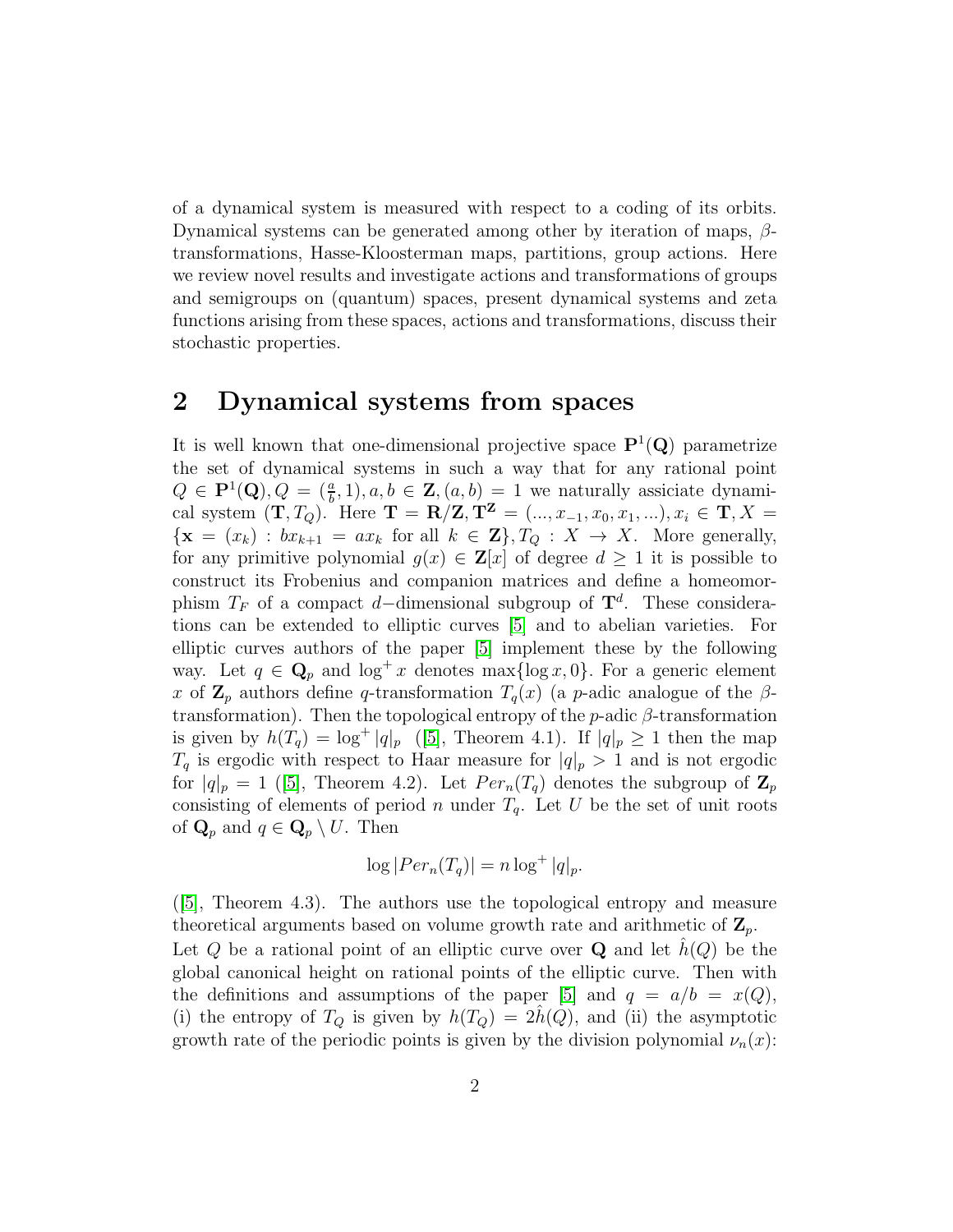$\log |Per_n(T_Q| \sim \log |b^n \nu_n(q)|$  as  $n \to \infty$ . ([\[5\]](#page-7-2), Theorem 5.2). In the case authors use also the elliptic analogue of Baker's theorem, which described in paper [\[6\]](#page-7-3) and in paper [\[7\]](#page-7-4) .

## 3 Dynamical systems on probability spaces

Let  $(X, B, \mu, T)$  be a dynamical system on standard probability space with  $T: X \to X$  is measurable, almost surely one to one, preserves  $\mu$ , for which it is an ergodic transformation. Random dynamical systems relate a partial case of bundle dynamical systems by I. Cornfeld, S. Fomin, and Ya. Sinai [\[8\]](#page-7-5). Measurable partition of the space  $X$  transforms the initial random dynamical system into a symbolic dynamical system. Below we will present novel symbolic dynamical systems and their applications.

## 4 Rigid and weakly mixing ergodic transformations

In papers [\[9\]](#page-7-6) and [\[10\]](#page-7-7) authors present resent results on genericity of rigid and multiply recurrent infinite measure preserving and nonsingular transformations and on measurable sensitivity. In the paper [\[11\]](#page-7-8) authors investigate properties of uniformly rigid transformations and analyze the compatibility of uniform rigidity and measurable weak mixing along with some of their asymptotic convergence properties. All spaces of the paper under review are considered simultaneously as topological spaces and as measure spaces. Presented results concern either the measurable dynamics on the spaces or the interplay between the measurable and topological dynamics. The notion of uniform rigidity was introduced as a topological version of rigidity by S. Glasner and D. Maon [\[12\]](#page-7-9). Authors of the paper [\[11\]](#page-7-8) considers functional analytic properties of uniform rigidity that is similar to the properties of rigidity. Theorem 1([\[11\]](#page-7-8)). Every totally ergodic finite measure-preserving transformation on a Lebesgue space has a representation that is not uniformly rigid, except in the case where the space consists of a single atom.

The proof of the theorem connects with results of authors of the theorem that uniform rigidity and weak mixing are mutually exclusive notions on a Cantor set, and follows from the Jewett-Krieger Theorem by K. Peterson  $|13|$ .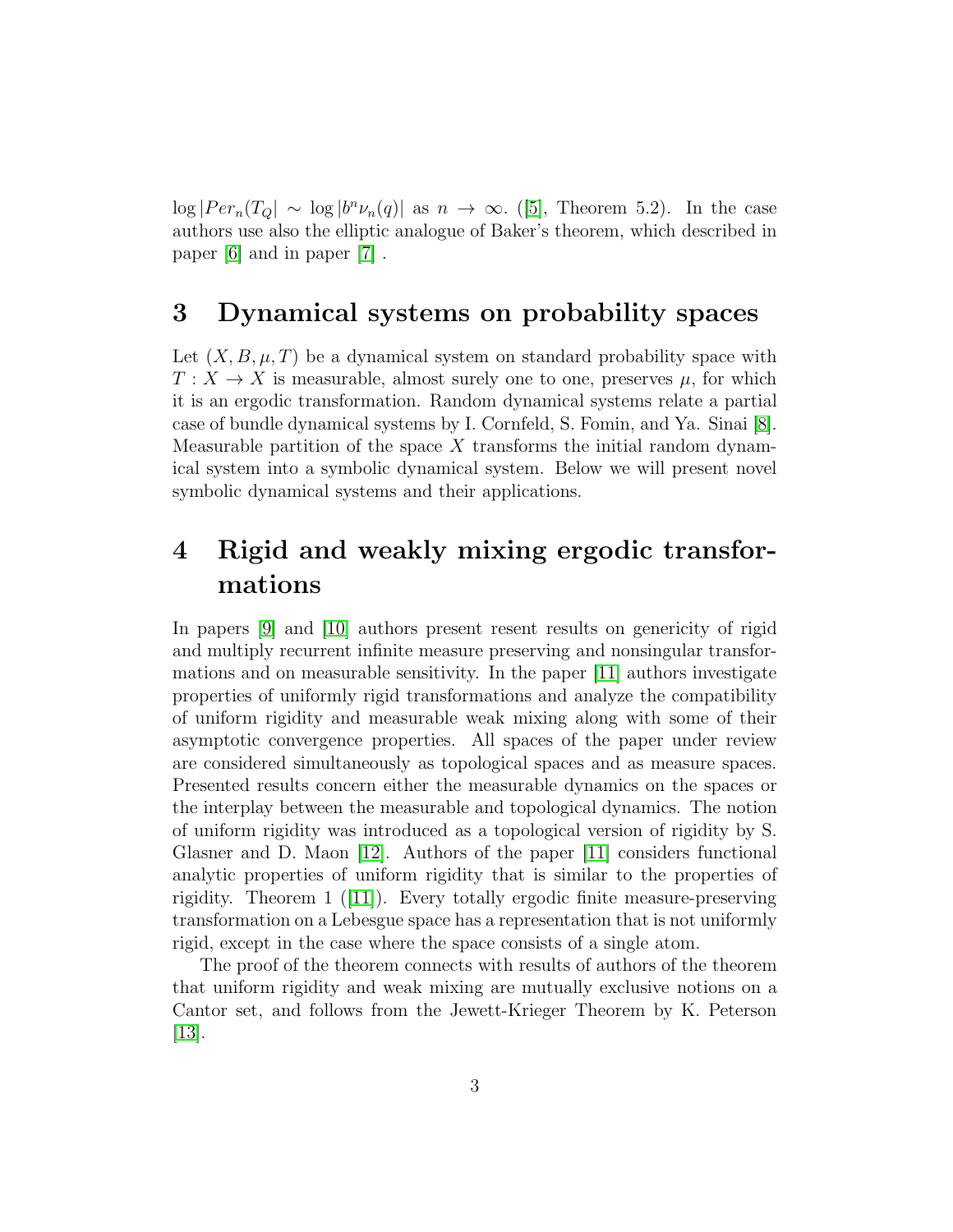## 5 Superrigidity for groups

The concept of superrigidity was introduced by G. D. Mostow [\[14\]](#page-7-11) and by G. A. Margulis [\[15\]](#page-7-12) in the context of studying the structure of lattices in rank one and higher rank Lie groups respectively. The notion of property (T) for locally compact groups was defined by D. Kazhdan [\[16\]](#page-8-0) and the notion of relative property (T) for inclusion of countable groups  $\Gamma_0 \subset \Gamma$  was defined by G. Margulis [\[17\]](#page-8-1). Now considerthe orbit equivalence (OE) superrigidity. One of the first result of this type of superrigidity was obtained by A. Furman [\[18\]](#page-8-2), who combined the cocycle superrigidity by R. Zimmer [\[19\]](#page-8-3) with ideas from geometric group theory to show that the actions  $SL_n(\mathbf{Z})$  on  $\mathbf{T}^n(n \geq 3)$  are OE superrigid. The deformable actions of rigid groups are OE superrigid by S. Popa [\[20\]](#page-8-4). The main result of the paper by A. Ioana [\[21\]](#page-8-5) is the Theorem A on orbit equivalence (OE) superrigidity. As a consequence of Theorem A the author of the paper [\[21\]](#page-8-5) can constructs uncountable many non-OE profinite actions for the arithmetic groups  $SL_n(\mathbf{Z})$  ( $n \geq 3$ ), as well as for their finite subgroups, and for the groups  $SL_m(\mathbf{Z}) \times \mathbf{Z}^m$  ( $m \geq 2$ ). The author deduces Theorem A as a consequence of the Theorem B on cocycle superrigidity.

Let the action of  $\Gamma$  on X be a free ergodic measure-preserving profinite action (i.e., an inverse limit of actions  $\Gamma$  on  $X_n$  with  $X_n$  finite) of a countable property (T) group  $\Gamma$  (more generally, of a group  $\Gamma$  which admits an infinite normal subgroup  $\Gamma_0$  such that the inclusion  $\Gamma_0 \subset \Gamma$  has relative property  $(T)$  and  $\Gamma/\Gamma_0$  is finitely generated) on a standard probability space X. The author prove that if  $\omega : \Gamma \times X \to \Lambda$  is a measurable cocycle with values in a countable group  $\Lambda$ , then  $\omega$  is a cohomologous to a cocycle  $\omega'$  which factors through the map  $\Gamma \times X \to \Gamma \times X_n$ , for some n. As a corollary, he shows that any free ergodic measure-preserving action  $\Lambda$  on Y comes from a (virtual) conjugancy of actions.

# 6 Equidistribution for orbits of nonabelian semigroups on the torus

Furstenberg [\[22\]](#page-8-6) and Berent [\[23\]](#page-8-7) have investigated the action of abelian semigroups on the torus  $\mathbf{T}^d$  for  $d=1$  and  $d>1$  respectively. Their results answer problems raising by H. Furstenberg [\[24\]](#page-8-8). Authors of the paper [\[25\]](#page-8-9) extend to the noncommutative case some results of Furstenberg and Berent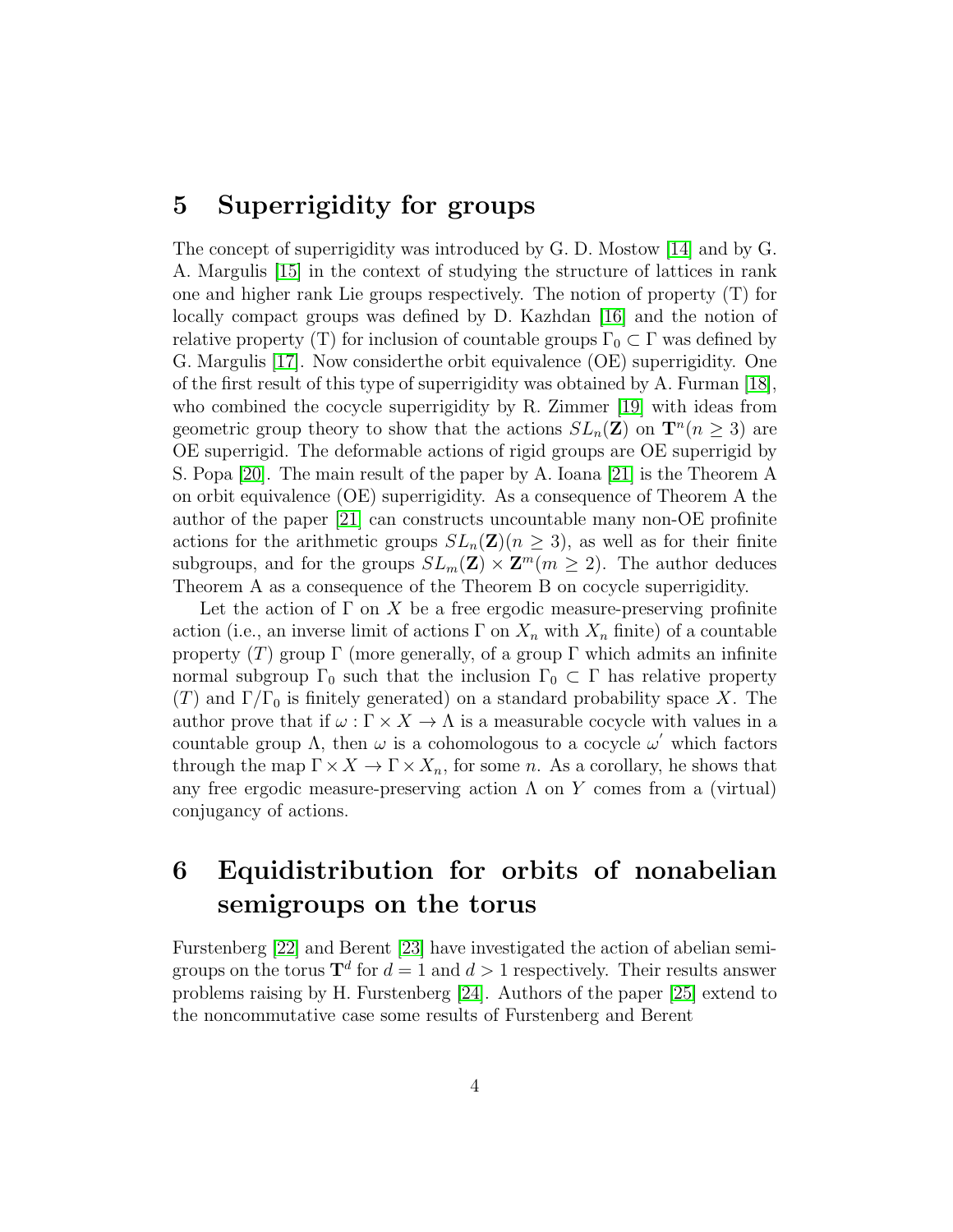## 7 Zeta functions from spaces and dynamical systems

Recall that Dedekind has defined zeta function for polynomials over prime finite field. The zeta function is trivial and equal to  $\frac{1}{1-pz}$ . However, combining the zeta function with Chebyshev-Mobius inversion formula we obtain the number of monic irreducible over  $\mathbf{F}_p$  polynomials of natural degree m. Riemann and Dedekind zeta functions are first examples of motivic zeta functions. The authors of the paper [\[26\]](#page-8-10) investigate sufficient conditions for (i) the existence of trace formulae for the Reidemeister number of a group endomorphism; (ii) the rationality of the Reidemeister zeta function and the convergence of the Nielsen zeta function; (iii) the equality of Reidemeister torsion of a group endomorphism to a special value of the Reidemeister zeta. This interesting survey[\[26\]](#page-8-10) includes recent results on trace formulae, rationality and convergence of zeta functions and relations between special values of zeta functions and some simply homotopy invariants. The general setting of the paper  $[27]$  is braided zeta functions in q-deformed geometry. In the framework authors define a zeta function for any rigid object in a ribbon braided category. In the ribbon case they define braided Hilbert series for objects in an Abelian braided category. We will present some other types of zeta-functions.

## 8 Dynamical Systems from Arithmetic Surfaces

#### 8.1 Sato-Tate case

Let  $y^2 = f(x)$ ,  $f(x) = x^3 + cx + d$  be a cubic polynomial in prime finite field  $\mathbf{F}_p$ . For the number  $\#C_p$  of points of the curve  $C: y^2 = f(x)$  in  $\mathbf{F}_p$  the well known formula

#C<sup>p</sup> = p X−1 x=0 1 + f(x) p !! ,

take place, where  $\left(\frac{f(x_0)}{n}\right)$  $\binom{x_0}{p}$  is the Legendre symbol with a numerator which is equal to the value of the polynomial  $f(x_0)$  in point  $x_0 \in \mathbf{F}_p$ . It is ease to see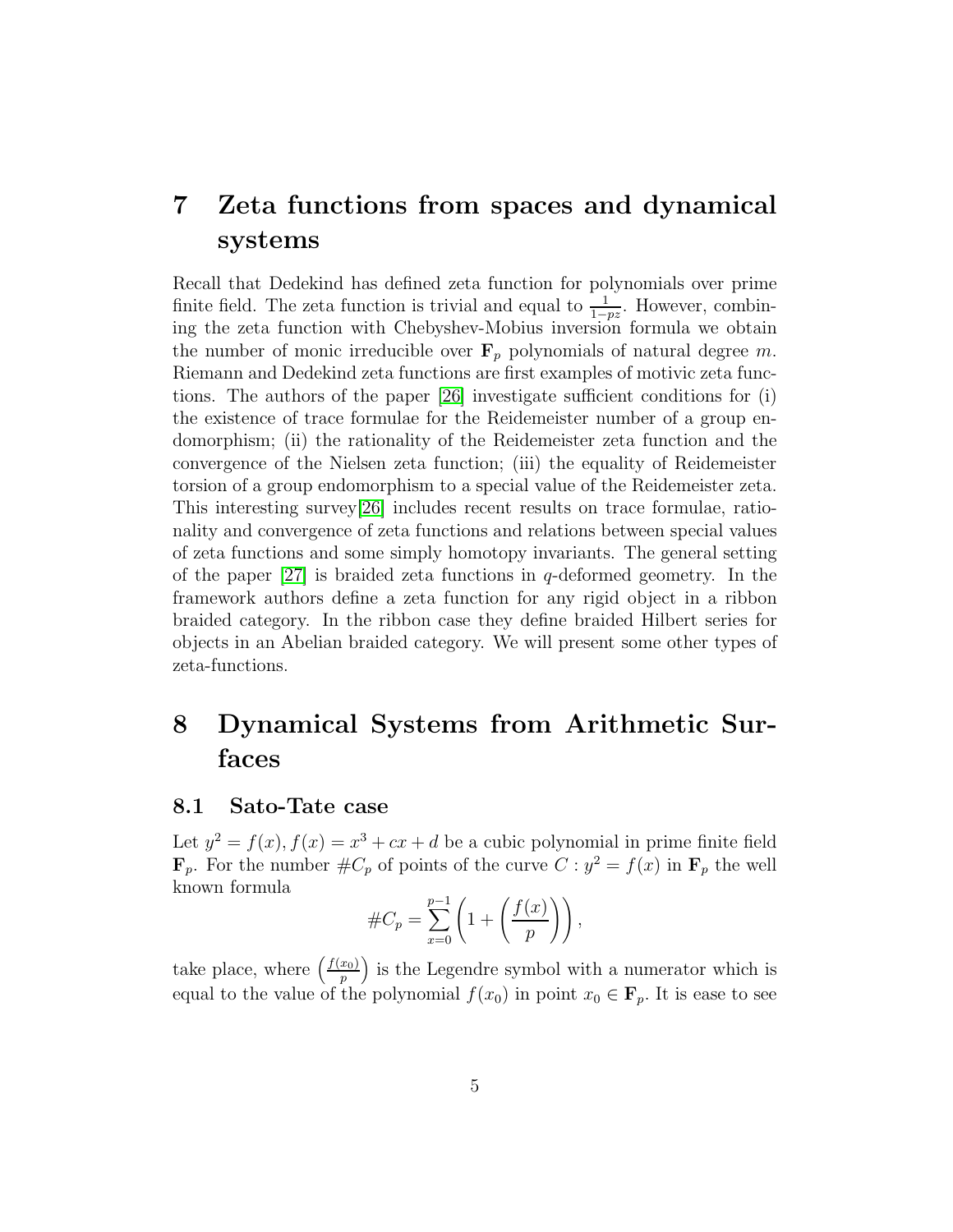that  $\#C_p = p - a_p$ , where

$$
a_p = -\sum_{x=0}^{p-1} \left( \frac{f(x)}{p} \right)
$$

If C is the elliptic curve, then the number of points  $\#C(\mathbf{F}_p)$  of the projective model of the curve in  $\mathbf{F}_p$  is represented by the formula  $\#E_p = 1+p-a_p$ , where  $a_p = 2\sqrt{p} \cos \varphi_p$ , If C is not the elliptic curve, then the value  $a_p$  is equal 1, -1 or 0 and ease to compute. In both cases compute:  $\varphi_p = \arccos(a_p/2\sqrt{p})$  and reduce it to the interval  $[0, \pi]$ .

Let  $E$  be an elliptic curve over rational numbers  $Q$  which does not admit complex multiplication. Sato and Tate [\[28\]](#page-8-12) have given computational and theoretical evidences suggesting the distribution of angles  $\varphi_p$ .

Recently L. Clozel, M. Harris, N. Shepherd-Barron, R. Taylor and their colleagues have proved the Sato-Tate conjecture for all elliptic curves E over Q (and over some its extensions) satisfying the mild condition of having multiplicative reduction at some prime.

Langlands conjectured that some symmetric power L−functions extend to an entire function and coincide with certain automorphic L−functions.

**Theorem** (Clozel, Harris, Shepherd-Barron, Taylor). Suppose  $E$  is an elliptic curve over Q with non-integral j–invariant. Then for all  $n > 0, L(s, E, Sym<sup>n</sup>)$ extends to a meromorphic function which is holomorphic and non-vanishing for  $Re(s) \geq 1 + n/2$ .

These conditions suffice to prove the Sato-Tate conjecture.

Theoretical considerations give

**Proposition EC.** It is possible the arithmetic modeling of the Brownian motion by quantity  $a_p$ .

#### 8.2 Kloosterman sums

Let

$$
T_p(c,d) = \sum_{x=1}^{p-1} e^{2\pi i(\frac{cx+\frac{d}{x}}{p})}
$$

$$
1 \le c, d \le p - 1; \ x, c, d \in \mathbf{F}_p^*
$$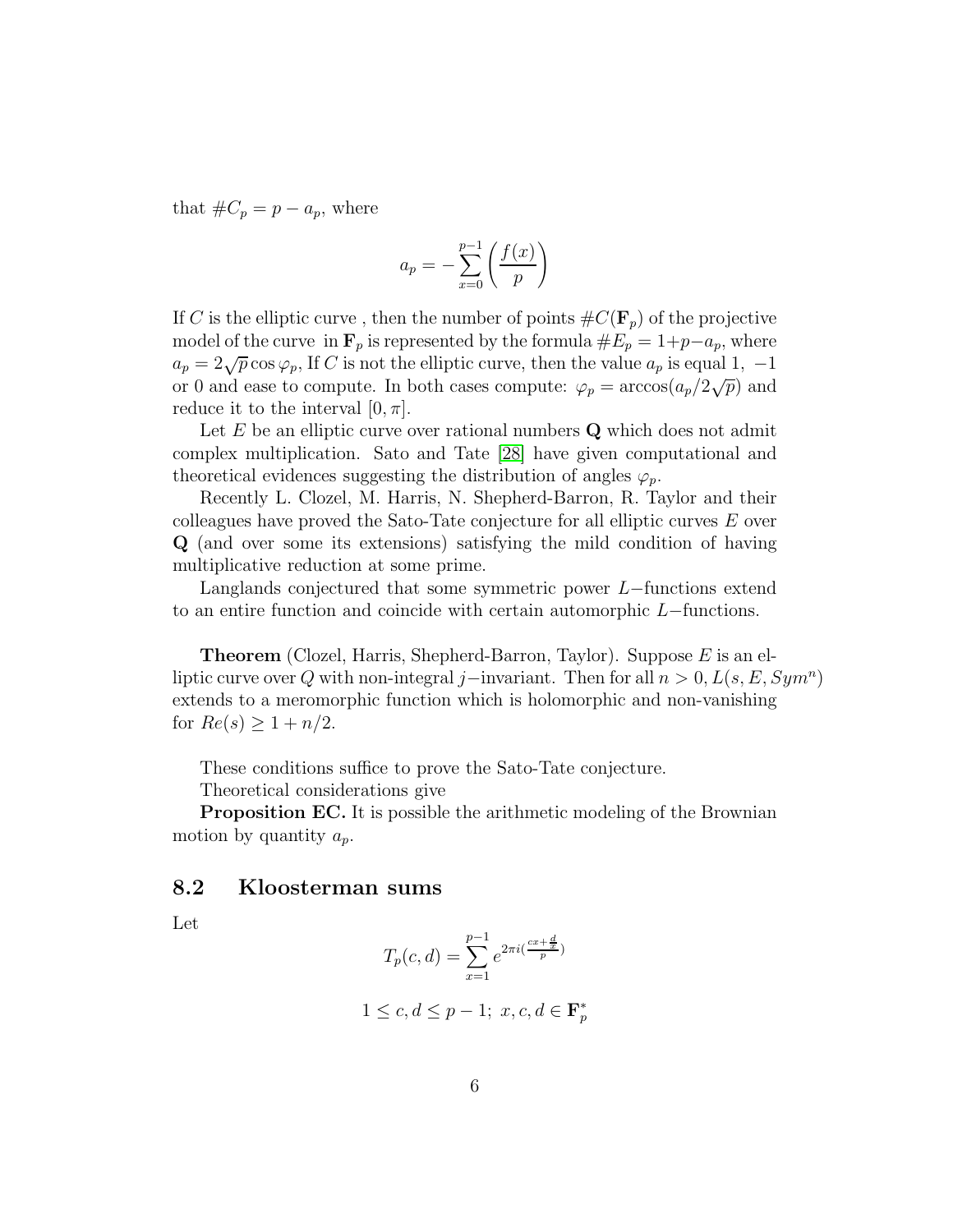be a Kloosterman sum. By A. Weil estimate

$$
T_p(c,d) = 2\sqrt{p}\cos\theta_p(c,d)
$$

There are possible two distributions of angles  $\theta_p(c, d)$  on semiinterval  $[0, \pi)$ :

a) p is fixed and c and d varies over  $\mathbf{F}_p^*$  $_{p}^{*}$ ; what is the distribution of angles  $\theta_p(c, d)$  as  $p \to \infty$ ;

b) c and d are fixed and p varies over all primes not dividing c and d.

For the case a) N. Katz [\[29\]](#page-8-13) and A. Adolphson [\[30\]](#page-8-14) proved that  $\theta$  are distributed on  $[0, \pi)$  with density  $\frac{2}{\pi} \sin^2 t$ . Let

$$
cd \not\equiv 0 \mod p, T_p(c,d) = \sum_{x=1}^{p-1} e^{2\pi i (\frac{cx + \frac{d}{x}}{p})}
$$

the Kloosterman sum. By A. Weil,  $T_p(c, d) = 2\sqrt{p} \cos \theta_p(c, d)$ . Compute  $T_p$ , cos  $\theta_p$ ,  $\theta_p$  and reduce  $\theta_p$  to the interval  $[0, \pi]$ . Experiments demonstrate random behavior of angles of Kloosterman sums.

Theoretical considerations give

**Proposition KS.** It is possible the arithmetic modeling of the Brownian motion by Kloosterman sums.

#### **Conclusions**

We have presented a review of new results on actions and transformations of (quantum) groups and semigroups on (quantum) spaces, have presented dynamical systems and zeta functions arising from these spaces, actions and transformations, discussed their stochastic properties.

## <span id="page-6-0"></span>References

- [1] A.G. Postnikov, Selected papers (In Russian), Fizmatlit, Moscow,  $(2005).$
- <span id="page-6-1"></span>[2] I.Ya. Gol'dsheid, G.A. Margulis, Uspekhi Mat. Nauk 44, no. 5, 13-60, (1989).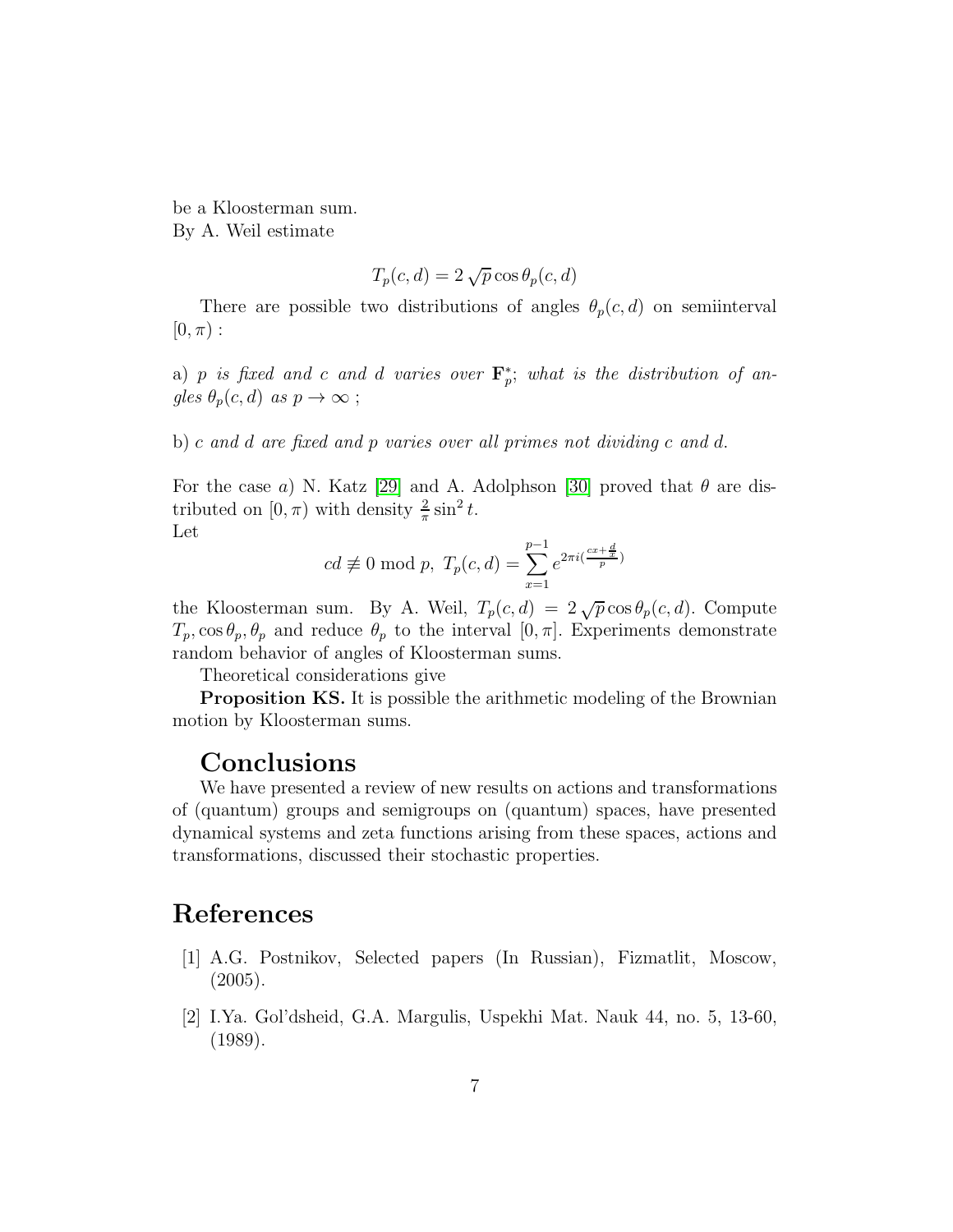- <span id="page-7-1"></span><span id="page-7-0"></span>[3] B.M. Gurevich, Ya. G. Sinai, Algebraic automorphisms of the torus and Markov chains.
- <span id="page-7-2"></span>[4] P. Billingsley, Ergodicheskaya teoriya i informatsiya (Ergodic Theory and Information), Mir, Moscow, (1969).
- [5] D'Ambros, P.; Everest, G.; Miles, R.; Ward, T. Dynamical systems arising from elliptic curves. Colloquium Math., vol. 84/85 (2000) 95 - 107.
- <span id="page-7-4"></span><span id="page-7-3"></span>[6] S. David. Mem. Soc. Math. France 62 (1995).
- <span id="page-7-5"></span>[7] G. Everest and T. Ward. Experiment. Math. 7 (1998), 305-316.
- [8] I. Cornfeld, S. Fomin, and Ya. Sinai, Ergodic Theory, Grundlehren der Mathematischen Wissenschaften (Fundamental Principles of Mathematical Sciences), vol. 245 (1982 ), Springer-Verlag, New York.
- <span id="page-7-6"></span>[9] O. Ageev and C. Silva. Proceedings of the 16ty Summer Conference on General Topology and its applications (New York), Topology Proc. 26, No. 2, 357-365 (2002).
- <span id="page-7-7"></span>[10] J. James, T. Koberda, K. Lendsey, C. Silva. Proc. Amer. Math. Soc., 136, 3549-3559 (2008).
- <span id="page-7-8"></span>[11] James, Jennifer; Koberda, Thomas; Lindsey, Kathryn; Silva, Cesar E.; Speh, Peter. On ergodic transformations that are both weakly mixing and uniformly rigid. New York J. Math. 15, 393-403 (2009).
- <span id="page-7-9"></span>[12] S. Glasner and D. Maon. Ergodic Theory Dynam. Systems 9, 309-320 (1989).
- <span id="page-7-10"></span>[13] K. Peterson. Ergodic Theory. Cambridge Studies in Advanced Mathematics, 2. Cambridge University Press, Cambridge (1983).
- <span id="page-7-11"></span>[14] G. D. Mostow. Strong rigidity of locally symmetric spaces, Princeton University Press, Princeton, N.J., Annals of Mathematics Studies, No. 78. (1973).
- <span id="page-7-12"></span>[15] G. A. Margulis Discrete subgroups of semisimple Lie groups. Ergeb. Math. Grenzgeb. 17, Springer-Verlag, Berlin (1991).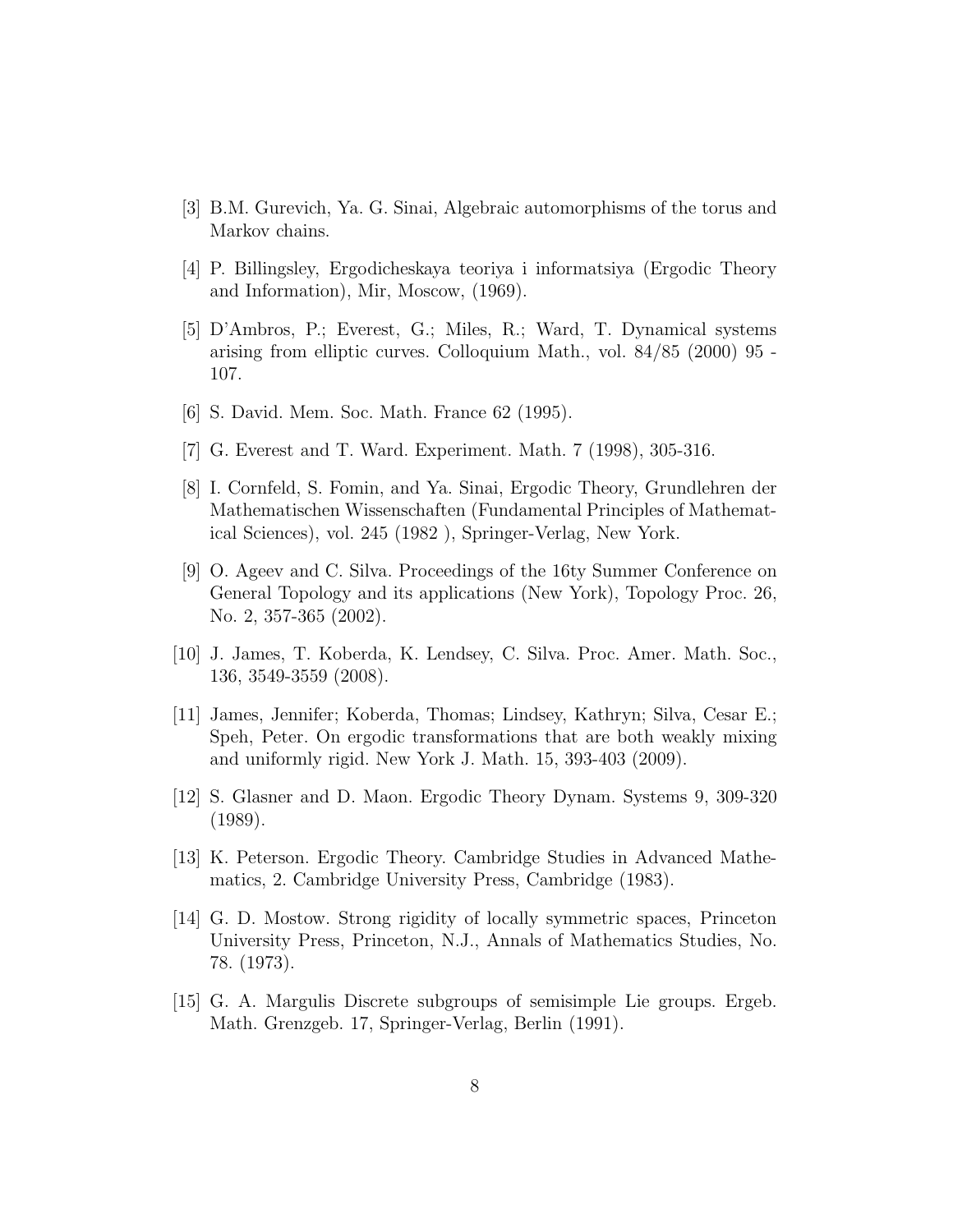- <span id="page-8-1"></span><span id="page-8-0"></span>[16] D. Kazhdan. Funct. Anal. and its Appl. 1, 6365 (1967).
- <span id="page-8-2"></span>[17] G. Margulis. Ergodic Theory Dynam. Systems 2, 383396 (1982).
- <span id="page-8-3"></span>[18] A. Furman. Ann. of Math., vol. 150, 2, 1059-1081, 1083-1108 (1999 ).
- <span id="page-8-4"></span>[19] R. Zimmer. Ergodic theory and semisimple groups, Monographs in Mathematics, 81, Birkhuser Verlag, Basel, x+209 pp. (1984).
- <span id="page-8-5"></span>[20] S. Popa. International Congress of Mathematicians. Vol. I, Eur. Math. Soc., Zurich, pp. 445-477 (2007).
- <span id="page-8-6"></span>[21] Ioana, Adrian. Cocycle superrigidity for profinite actions of property (T) groups, Duke Math. J. 157, No. 2, 337-367 (2011).
- <span id="page-8-7"></span>[22] H. Furstenberg. Math. System Theory 1 (1967), 1-40.
- <span id="page-8-8"></span>[23] D. Berent. Trans. Amer. Math. Soc. 286 (1984), no. 2, 505-535.
- <span id="page-8-9"></span>[24] H. Furstenberg. Tata Ins. Fund. Res. Stud. Math., vol. 14, Tata Ins. Fund. Res., Bombay, 105-117 (1998).
- [25] Bourgain, Jean; Furman, Alex; Lindenstrauss, Elon; Mozes, Shahar. Stationary measures and equidistribution for orbits of nonabelian semigroups on the torus. J. Am. Math. Soc. 24, No. 1, 231-280 (2011).
- <span id="page-8-10"></span>[26] Fel'shtyn, Alexander; Hill, Richard. Trace formulae, zeta functions, congruences and Reidemeister torsion in Nielsen theory. Forum. Math. 10, no. 6, 641-663 (1998).
- <span id="page-8-12"></span><span id="page-8-11"></span>[27] Shahn, Majid; Ivan, Tomasic. On braided zeta functions. Bull. Math. Sci. 1, 379-396 (2011).
- <span id="page-8-13"></span>[28] B.J. Birch, J. London Math. Soc., 43, 57-60 (1968).
- [29] Katz N. Gauss sums, Kloosterman sums, and monodromy groups. Princeton university press, (1988), 246p.
- <span id="page-8-14"></span>[30] Adolphson A. Journ. rein. angew. Math., 395, (1989), pp.214-220.
- [31] N.M. Glazunov. Arithmetic maps and their modeling (In Russian), International Conference Avia-2011, Kiev, NAU, Vol.1. P.6.1-6.3, (2011).